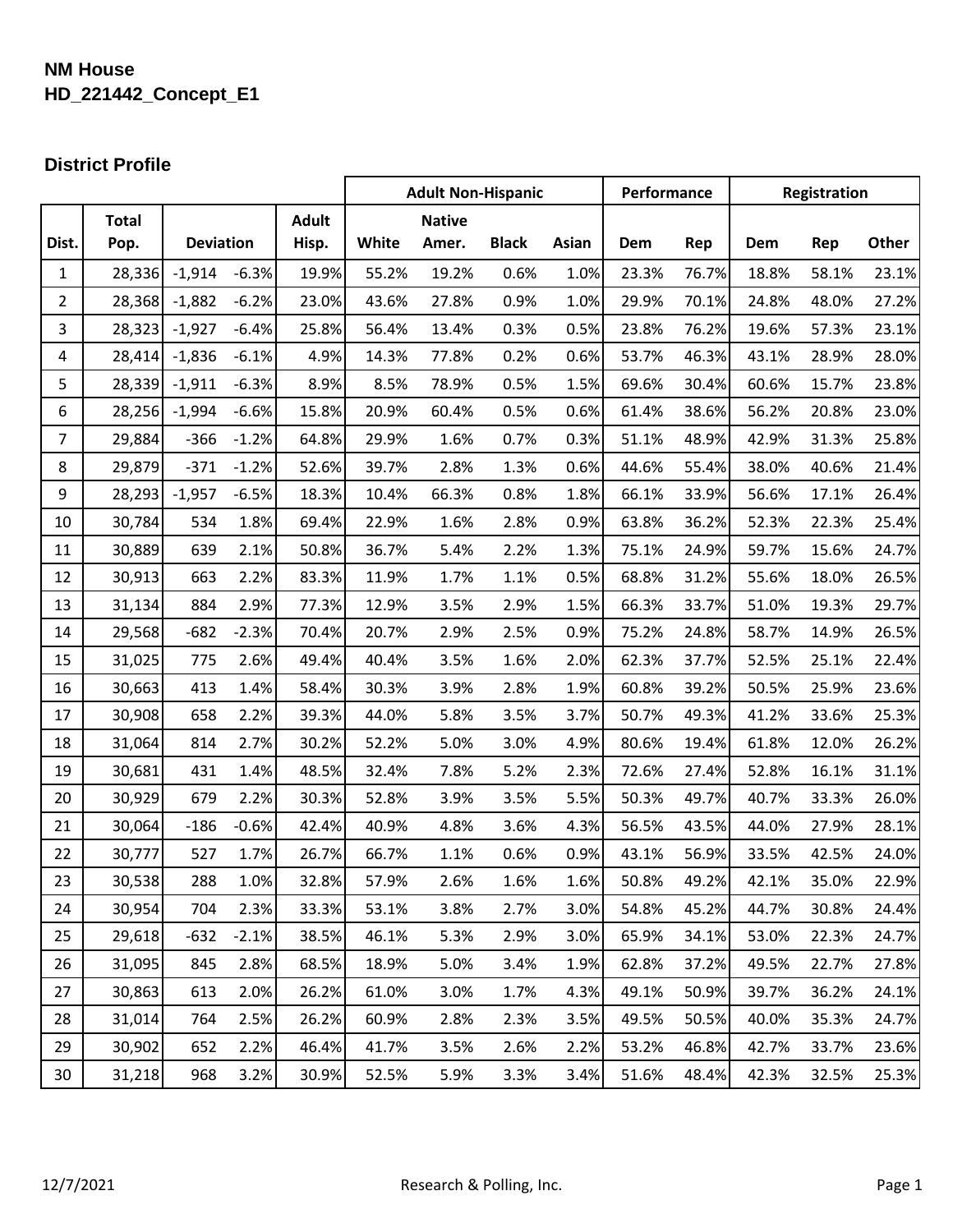## **NM House HD\_221442\_Concept\_E1**

# **District Profile**

|       |              |                  |         | <b>Adult Non-Hispanic</b> |       |               |              | Performance |       | Registration |       |       |       |
|-------|--------------|------------------|---------|---------------------------|-------|---------------|--------------|-------------|-------|--------------|-------|-------|-------|
|       | <b>Total</b> |                  |         | <b>Adult</b>              |       | <b>Native</b> |              |             |       |              |       |       |       |
| Dist. | Pop.         | <b>Deviation</b> |         | Hisp.                     | White | Amer.         | <b>Black</b> | Asian       | Dem   | Rep          | Dem   | Rep   | Other |
| 31    | 30,286       | 36               | 0.1%    | 20.5%                     | 63.2% | 0.9%          | 1.4%         | 10.0%       | 43.2% | 56.8%        | 35.3% | 40.7% | 24.0% |
| 32    | 30,541       | 291              | 1.0%    | 61.9%                     | 34.0% | 0.5%          | 0.7%         | 0.6%        | 48.5% | 51.5%        | 44.3% | 32.5% | 23.3% |
| 33    | 30,955       | 705              | 2.3%    | 53.4%                     | 38.1% | 1.1%          | 2.4%         | 2.0%        | 59.6% | 40.4%        | 46.7% | 24.9% | 28.4% |
| 34    | 30,343       | 93               | 0.3%    | 85.0%                     | 13.1% | 0.2%          | 0.4%         | 0.3%        | 64.1% | 35.9%        | 50.8% | 20.4% | 28.8% |
| 35    | 30,440       | 190              | 0.6%    | 63.5%                     | 30.9% | 1.0%          | 1.6%         | 0.7%        | 59.9% | 40.1%        | 47.6% | 24.3% | 28.0% |
| 36    | 30,547       | 297              | 1.0%    | 57.5%                     | 37.3% | 0.6%          | 1.3%         | 0.9%        | 52.5% | 47.5%        | 42.3% | 30.4% | 27.3% |
| 37    | 29,783       | $-467$           | $-1.5%$ | 50.4%                     | 41.3% | 0.8%          | 2.5%         | 2.3%        | 55.7% | 44.3%        | 43.3% | 29.0% | 27.7% |
| 38    | 30,164       | $-86$            | $-0.3%$ | 54.3%                     | 38.7% | 1.7%          | 0.9%         | 1.4%        | 52.1% | 47.9%        | 42.3% | 32.5% | 25.2% |
| 39    | 29,677       | $-573$           | $-1.9%$ | 44.1%                     | 50.3% | 0.9%          | 1.0%         | 0.7%        | 56.0% | 44.0%        | 51.6% | 28.2% | 20.1% |
| 40    | 30,534       | 284              | 0.9%    | 66.3%                     | 29.1% | 1.7%          | 0.4%         | 0.5%        | 63.9% | 36.1%        | 63.8% | 20.8% | 15.4% |
| 41    | 30,835       | 585              | 1.9%    | 62.2%                     | 25.2% | 9.2%          | 0.5%         | 0.6%        | 70.1% | 29.9%        | 68.1% | 15.1% | 16.8% |
| 42    | 29,307       | $-943$           | $-3.1%$ | 47.9%                     | 42.3% | 5.7%          | 0.4%         | 0.6%        | 77.5% | 22.5%        | 68.9% | 13.7% | 17.4% |
| 43    | 29,547       | $-703$           | $-2.3%$ | 33.6%                     | 56.5% | 1.1%          | 0.7%         | 4.5%        | 57.5% | 42.5%        | 45.3% | 26.9% | 27.8% |
| 44    | 30,924       | 674              | 2.2%    | 34.2%                     | 55.1% | 2.7%          | 2.0%         | 2.1%        | 43.9% | 56.1%        | 35.8% | 40.0% | 24.1% |
| 45    | 29,916       | $-334$           | $-1.1%$ | 57.3%                     | 35.4% | 1.7%          | 1.0%         | 2.1%        | 76.6% | 23.4%        | 64.4% | 13.7% | 21.9% |
| 46    | 30,811       | 561              | 1.9%    | 44.6%                     | 45.0% | 6.0%          | 0.6%         | 1.0%        | 77.7% | 22.3%        | 67.6% | 12.7% | 19.7% |
| 47    | 29,895       | $-355$           | $-1.2%$ | 24.7%                     | 67.6% | 1.0%          | 0.7%         | 2.3%        | 78.8% | 21.2%        | 66.8% | 12.3% | 21.0% |
| 48    | 30,197       | $-53$            | $-0.2%$ | 54.8%                     | 37.6% | 1.7%          | 1.1%         | 1.5%        | 80.9% | 19.1%        | 67.9% | 10.7% | 21.3% |
| 49    | 29,367       | $-883$           | $-2.9%$ | 41.9%                     | 51.4% | 1.7%          | 0.9%         | 0.6%        | 42.0% | 58.0%        | 35.3% | 42.9% | 21.8% |
| 50    | 30,228       | $-22$            | $-0.1%$ | 24.3%                     | 68.6% | 1.2%          | 1.0%         | 0.8%        | 60.3% | 39.7%        | 48.7% | 28.5% | 22.8% |
| 51    | 31,056       | 806              | 2.7%    | 28.8%                     | 57.3% | 0.9%          | 5.4%         | 2.5%        | 35.4% | 64.6%        | 26.8% | 46.3% | 26.8% |
| 52    | 30,162       | $-88$            | $-0.3%$ | 71.7%                     | 24.4% | 0.4%          | 0.8%         | 1.1%        | 62.3% | 37.7%        | 48.8% | 22.0% | 29.2% |
| 53    | 31,043       | 793              | 2.6%    | 64.5%                     | 29.2% | 0.8%          | 1.7%         | 1.5%        | 52.6% | 47.4%        | 39.6% | 28.6% | 31.8% |
| 54    | 30,532       | 282              | 0.9%    | 37.3%                     | 52.8% | 1.1%          | 2.6%         | 1.4%        | 24.9% | 75.1%        | 21.7% | 55.7% | 22.6% |
| 55    | 30,586       | 336              | 1.1%    | 41.4%                     | 52.5% | 0.7%          | 1.0%         | 1.1%        | 29.6% | 70.4%        | 25.7% | 53.8% | 20.5% |
| 56    | 31,101       | 851              | 2.8%    | 23.5%                     | 61.3% | 10.8%         | 0.4%         | 0.5%        | 32.2% | 67.8%        | 23.6% | 53.6% | 22.8% |
| 57    | 30,541       | 291              | 1.0%    | 41.3%                     | 46.1% | 3.8%          | 3.2%         | 1.9%        | 47.9% | 52.1%        | 37.2% | 36.0% | 26.8% |
| 58    | 29,755       | $-495$           | $-1.6%$ | 66.0%                     | 29.4% | 0.6%          | 1.8%         | 0.4%        | 40.4% | 59.6%        | 34.5% | 39.6% | 25.9% |
| 59    | 30,586       | 336              | 1.1%    | 42.3%                     | 50.6% | 0.8%          | 1.7%         | 1.7%        | 28.2% | 71.8%        | 23.0% | 55.2% | 21.8% |
| 60    | 30,785       | 535              | 1.8%    | 42.1%                     | 46.2% | 2.9%          | 2.4%         | 2.4%        | 45.9% | 54.1%        | 36.4% | 37.4% | 26.3% |